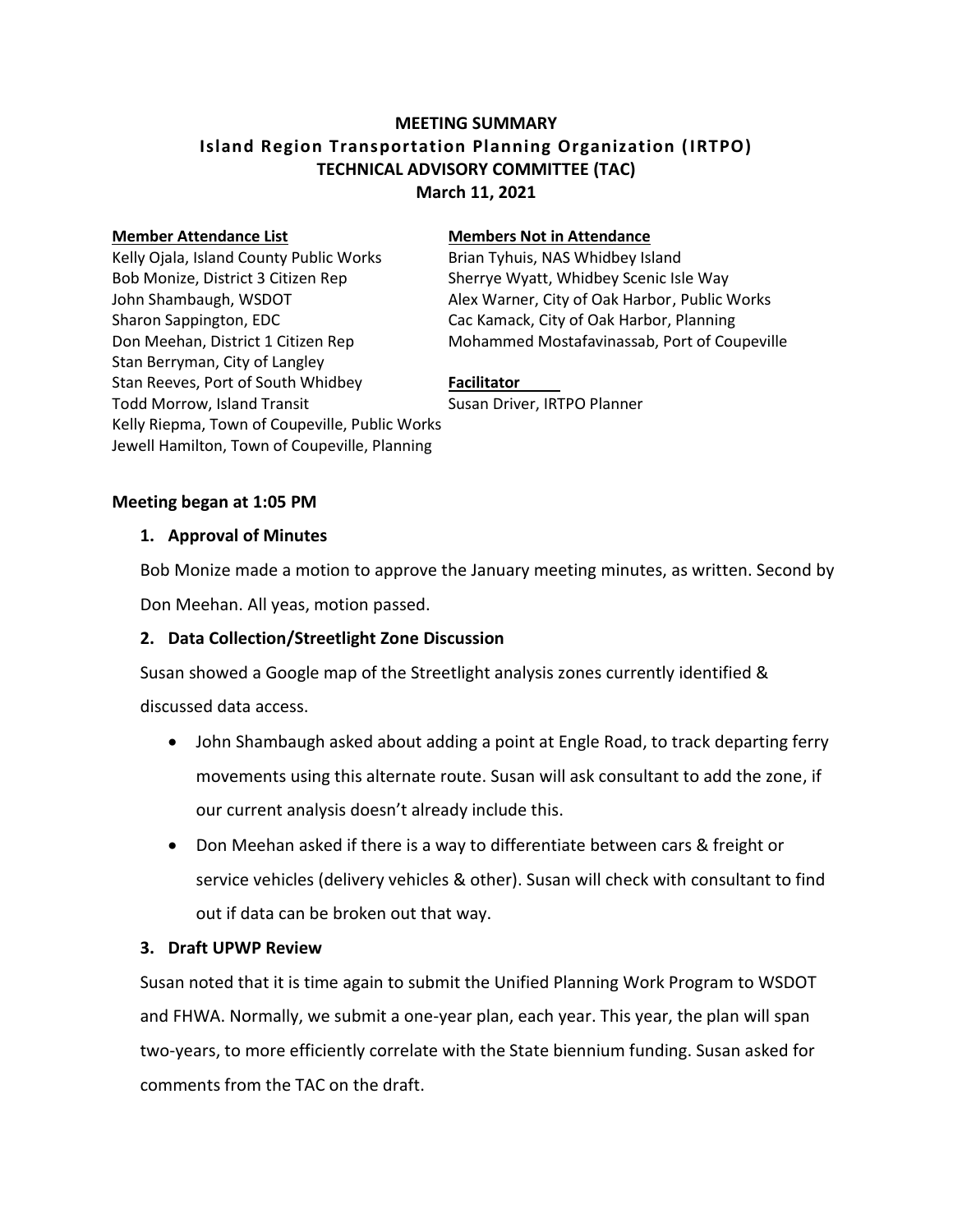John Shambaugh asked if Susan could email out the Action Item list from the current Regional Transportation Plan, so the TAC could compare it to the work plan. Susan noted that this leads us to our next agenda item! She will send the list out for review.

## **4. Regional Transportation Plan update discussion**

Susan noted that the update of the Regional Transportation Plan is due in September of this year. A wholesale overhaul is not required, but there are areas that need to be updated. One of the things we need to look at is the Action Item list. Some things have been completed and need to come off of the list, but she would like to include photos and a paragraph or two about the projects completed to show progress. Other items may need to be added to the list, as well. Susan shared the proposed update schedule, which she will email out with the Action Item list.

## **5. Project Delivery Status**

The group had a short discussion about obligation status on STBG projects. Port of South Whidbey has grant funds it has been trying to obligate since October. Susan will work with Stan to get this moving. The Port is also looking for additional construction funds for the project.

Susan shared that because of staffing issues and some COVID-related delays, IRTPO is not on track to meet our STBG obligation target for this year. We are working with the County and others to find projects programmed for later years that we can move into 2021. It was suggested that IRPTO should have an alternate project list (projects that have been vetted, but not awarded or programmed) for instances such as this. This step could be included in our next Call for Projects.

## **6. Title VI**

Susan reminded the TAC that there will be new Title VI requirements coming on line, but indicated that she had not heard anything more, since January. Oak Harbor reportedly had changes to its Title VI plan and reporting period this year. No other agencies reported anything new, so far.

# **7. Roundtable**